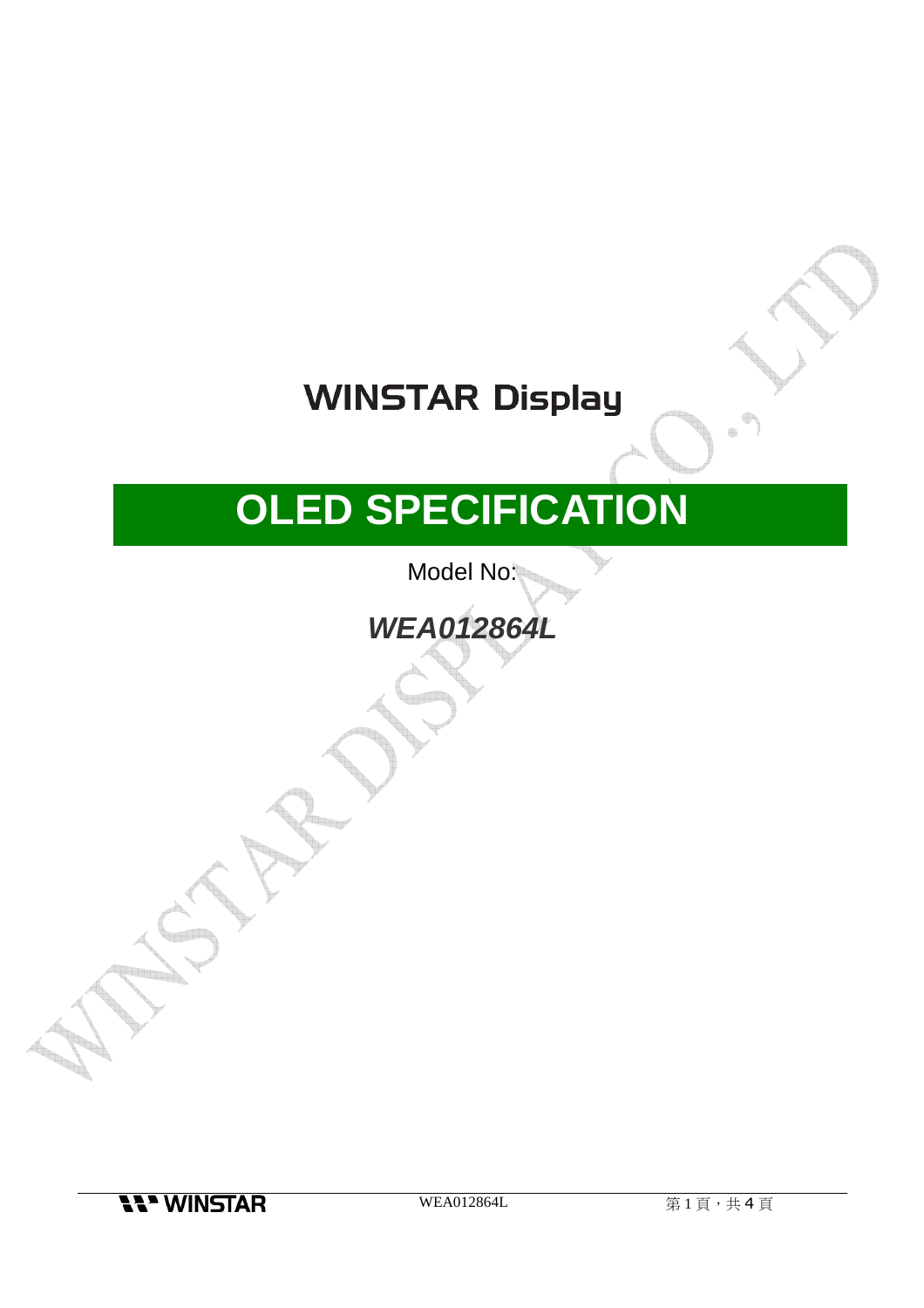### General Specification

| <b>Item</b>          | <b>Dimension</b>                 | <b>Unit</b> |  |  |  |
|----------------------|----------------------------------|-------------|--|--|--|
| <b>Dot Matrix</b>    | $128 \times 64$ Dots             |             |  |  |  |
| Module dimension     | $35.50 \times 32.00 \times 2.66$ | mm          |  |  |  |
| <b>Active Area</b>   | $29.42 \times 14.20$             | mm.         |  |  |  |
| <b>Pixel Size</b>    | $0.205 \times 0.197$             | mm          |  |  |  |
| <b>Pixel Pitch</b>   | $0.230 \times 0.222$             | mm          |  |  |  |
| <b>Display Mode</b>  | Passive Matrix                   |             |  |  |  |
| <b>Display Color</b> | Monochrome                       |             |  |  |  |
| <b>Drive Duty</b>    | 1/64 Duty                        |             |  |  |  |
| <b>Controller IC</b> | <b>SH1106</b>                    |             |  |  |  |
| Interface            | 12C                              |             |  |  |  |
| Size                 | 1.28 inch                        |             |  |  |  |

d in p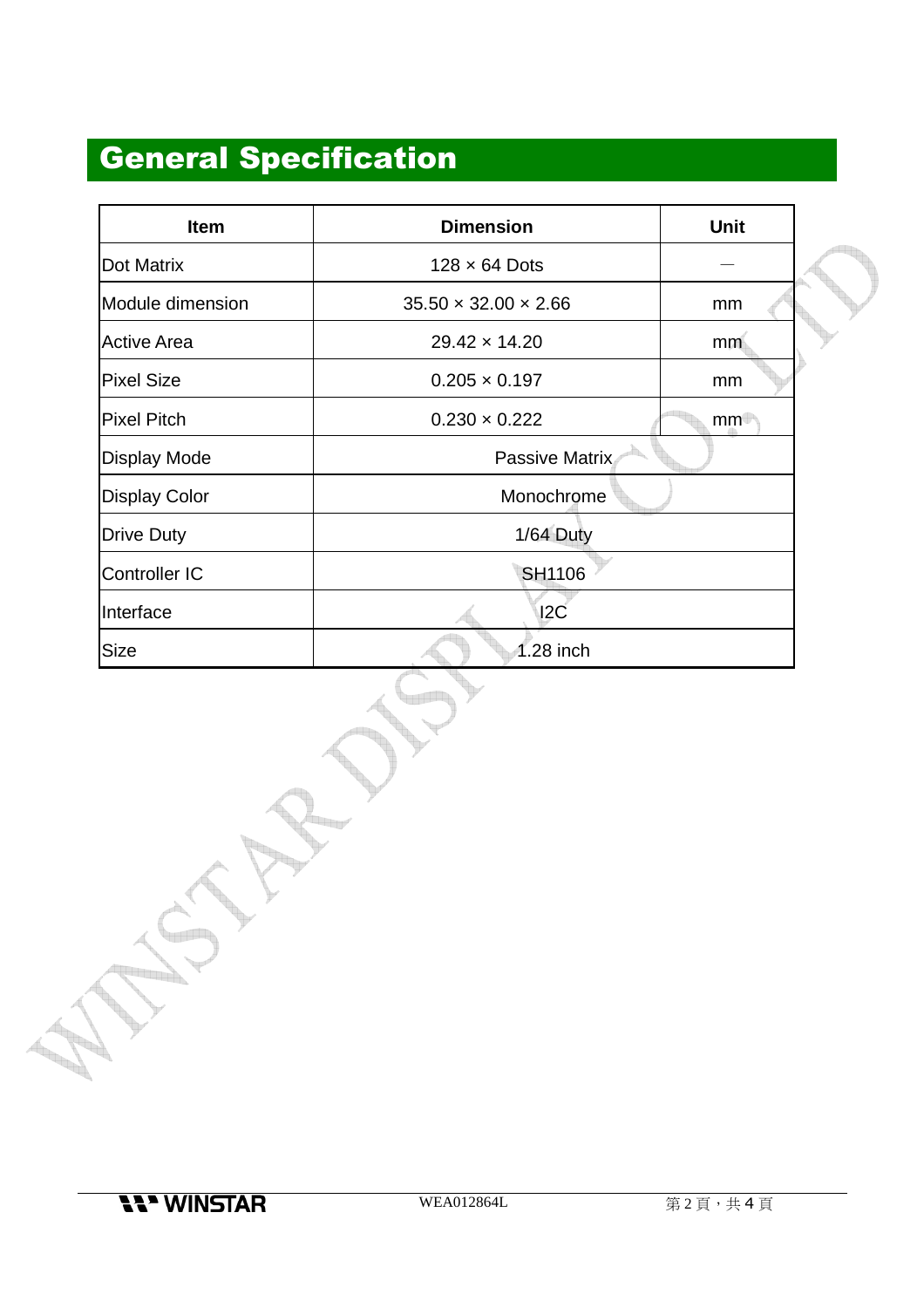#### Contour Drawing & Block Diagram